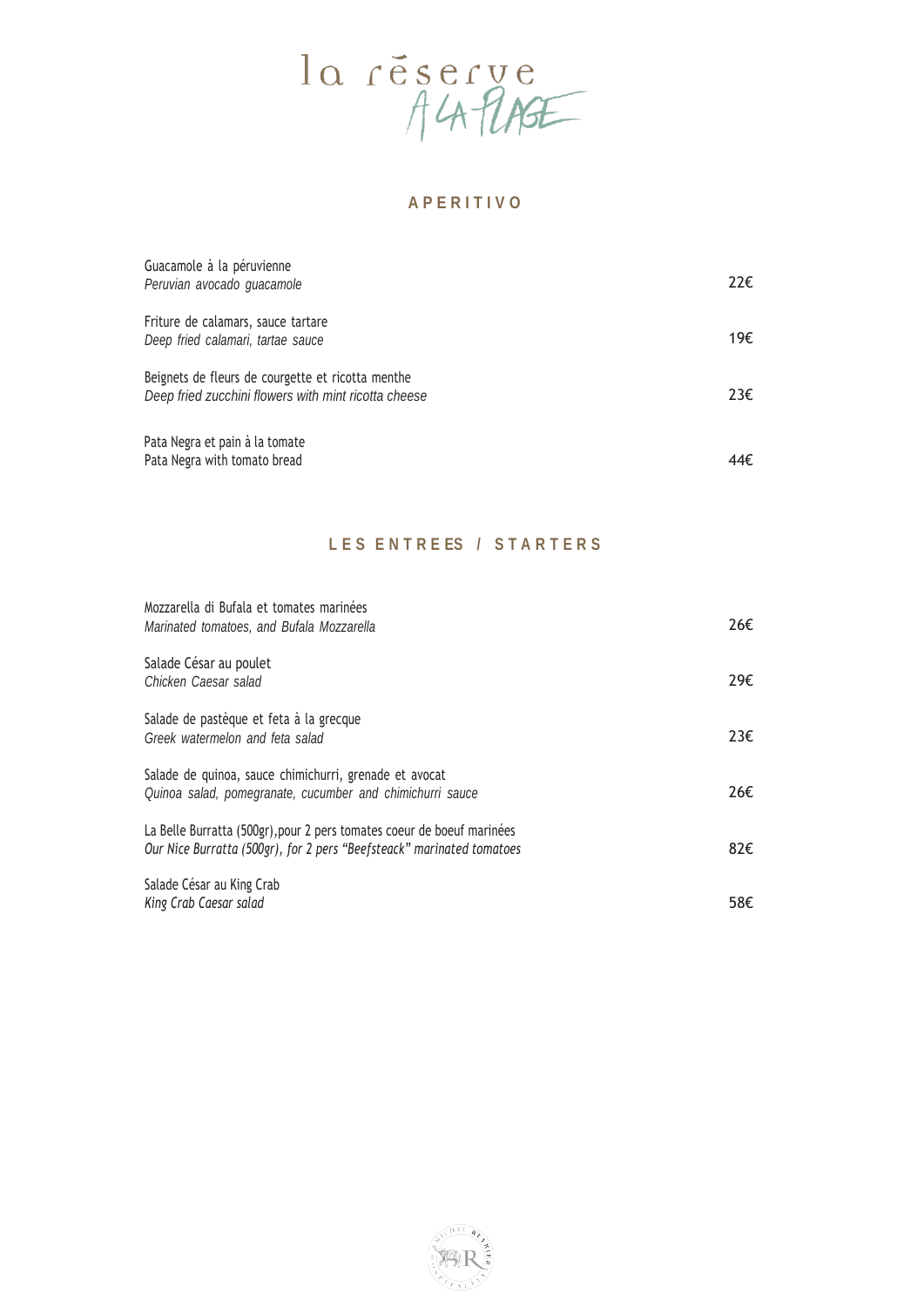# **C R U D O B A R**

| Tiradito de saumon au tarama wasabi<br>Salmon tiradito with wasabi tarama                                                      | 24€ |
|--------------------------------------------------------------------------------------------------------------------------------|-----|
| Ceviche de daurade à la truffe noire, sauce ponzu<br>Sea bream ceviche with black truffle, ponzu sauce                         | 29€ |
| Tartare de thon au maïs salé, citron vert et piment yuzu kosho<br>Tuna tartar with salty corn, lime and Japanese spicy peppers | 26€ |
| Ceviche de loup, bacon croustillant<br>Sea bass ceviche, crispy bacon                                                          | 26€ |
| Tartare de bœuf<br>Traditional beef tartar                                                                                     | 32€ |
| Tataki de thon, bananes plantains<br>Tuna tataki, plantain bananas                                                             | 28€ |
| Carpaccio de Daurade pour 2 pers et sa vinaigrette au Caviar<br>Sea-bream carpaccio and Caviar dressing for 2 people           | 89€ |

## **L E C A V I AR**

| Caviar Petrossian 30 grammes avec sa garniture<br>30 gr Petrossian Caviar with garnish  | 160€ |
|-----------------------------------------------------------------------------------------|------|
| Caviar Petrossian 50 grammes avec sa garniture<br>50gr Petrossian Caviar with garnish   | 240€ |
| Caviar Petrossian 125 grammes avec sa garniture<br>125gr Petrossian Caviar with garnish | 590€ |

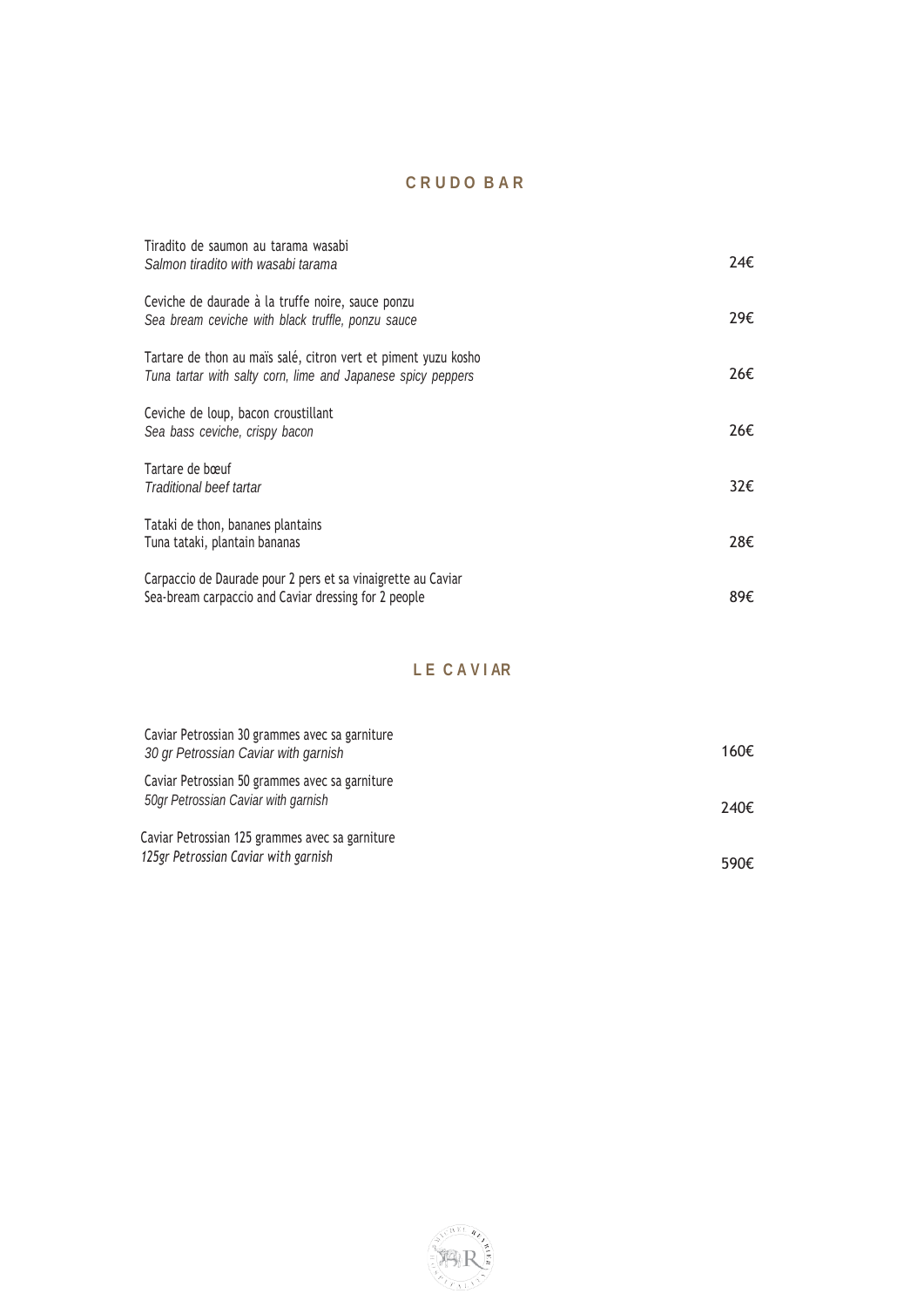| Penne all' Arrabiatta et olives noires<br>Penne all' Arrabiatta and black olives | 25€      |
|----------------------------------------------------------------------------------|----------|
| Rigatoni à la truffe noire<br>Black truffle rigatoni                             | 55€      |
| Spaghetti au caviar de Sologne (30g)<br>Caviar spaghetti                         | 105€     |
| Linguine à la langouste<br>Rock lobster spaghetti                                | 31€/100g |

# **L E S V I A N D E S / <sup>M</sup> <sup>E</sup> <sup>A</sup> <sup>T</sup> <sup>S</sup>**

| L'énorme escalope à la milanaise, roquette, tomates<br>Our big veal milanese, aragula salad and tomatoes | 44€  |
|----------------------------------------------------------------------------------------------------------|------|
| Bavette de bœuf de Wagyu<br>Wagyu beef flank                                                             | 72€  |
| Ribs de porc aux cacahuètes<br>Pork ribs with peanuts                                                    | 44€  |
| New-York steak<br>New-York steak                                                                         | 54€  |
| Poulet fermier entier pour 2 personnes<br>Whole farmer chicken for 2 persons                             | 95€  |
| T-bone de bœuf pour 2 personnes<br>T-Bone steak (for 2 persons)                                          | 145€ |

## **LESPOISSONS/FISHES**

| Poulpe grillé et sa mayonnaise épicée<br>Grilled octopus, spicy mayonnaise                                       | 38€      |
|------------------------------------------------------------------------------------------------------------------|----------|
| Filet de poisson du jour grillé, sauce vierge<br>Fish of the day grilled, sauce vierge                           | 39€      |
| Pêche du jour<br>Catch of the day                                                                                | 15€/100g |
| Langouste grillée<br>Rock lobster                                                                                | 31€/100g |
| Grosses camarones, légumes grillés et mayonnaise épicée<br>Big camarons, grilled vegetables and spicy mayonnaise | 52€      |